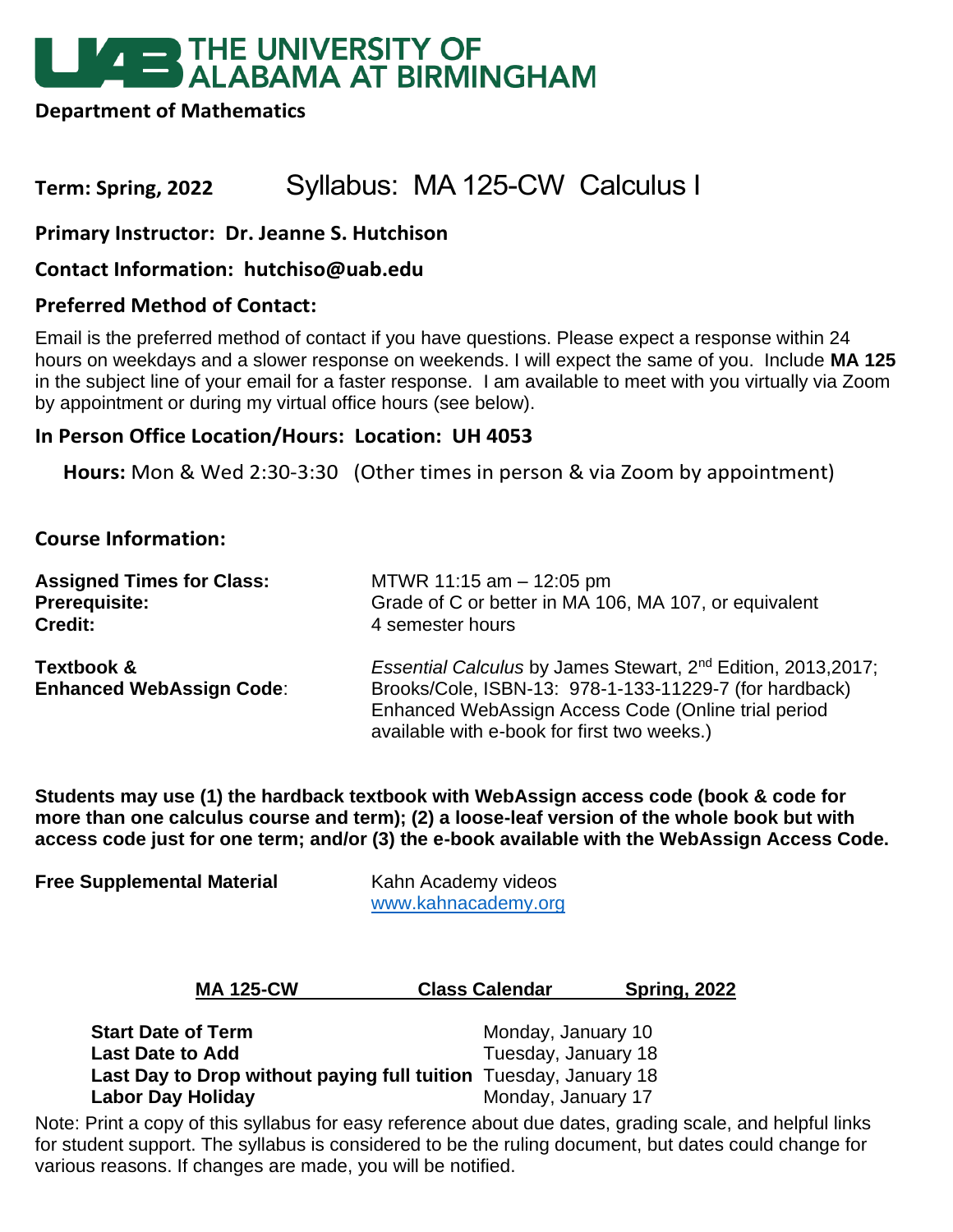| <b>Last Day of Classes</b><br><b>Major Exams/Text Sections Covered</b><br>(Dates and Sections are tentative)<br>(Exams are during scheduled class times) | Friday, April 22<br>Test 1: Near Monday, Feb. 7 (1.1-1.6, 2.1-2.4)<br><b>Test 2: Near Wed, Mar 2 (2.5, 2.8, 3.1-3.5)</b><br>Test 3: Near Wednesday Mar 23 (3.7, 4.1-4.5)<br><b>Test 4: Near Thursday, Apr 14 (3.6, 5.1-5.3)</b><br>or later. |
|----------------------------------------------------------------------------------------------------------------------------------------------------------|----------------------------------------------------------------------------------------------------------------------------------------------------------------------------------------------------------------------------------------------|
| <b>Spring Break</b>                                                                                                                                      | March $14 - 20$ .                                                                                                                                                                                                                            |
| <b>Final Exam:</b>                                                                                                                                       | Wednesday, December 9, 1:30 - 4 PM                                                                                                                                                                                                           |
| <b>Grades Available Online</b>                                                                                                                           | Wednesday, May 4, 2022                                                                                                                                                                                                                       |

## **Course Policies**

- Please make sure that you are able to receive e-mail through your Blazer-ID account. Your instructor will be communicating some important information this way as well as through Canvas.
- If you wish to request a disability accommodation, please contact Disability Support Services (DSS) a[tdss@uab.edu.](mailto:dss@uab.edu)
- If a test is missed due to a serious verifiable circumstance or official university business, the test grade will be replaced with the properly rescaled final exam score. If you miss the final exam, you will receive a *zero test* score for the exam. In all cases, you must contact your instructor BEFORE the exam takes place.
- Calculators (without internet access) will be allowed during the tests and quizzes. In addition, students are allowed one reference card for tests (i.e. a standard 5"x 8" index card; both sides may be used. Tests are closed book.

## **Methods of Teaching and Learning**

- There will be 55 in-person lectures and discussion of examples and homework problems. Time also included quizzes and four in-class tests.
- Students are expected to undertake at least 10 hours of private study and homework per week.
- The online homework system WebAssign will be used (look for more information below).

## **Assessment Procedures**

Student Achievement will be assessed in the following ways:

- 1. Regular online homework. This is through the Enhanced WebAssign System of Cengage Learning. Feedback is provided when wrong answers are given. Students are able to retake the assignments (with randomly changed parameters) to obtain correct answers. A limited number (at most 3) of takes is allowed during the time the set is available.This homework contributes 4% to the course average. Problems on tests are modeled after homework problems, quizzes, and written assignments. Staying on top of the on-line homework problems is therefore extremely important.
- 2. Quizzes and Written Homework Assignments. These efforts are designed to keep students upto-date and to allow students to gauge whether they are ready to work problems in a test situation. Quizzes and written homework assignments will each contribute 8% to the course average.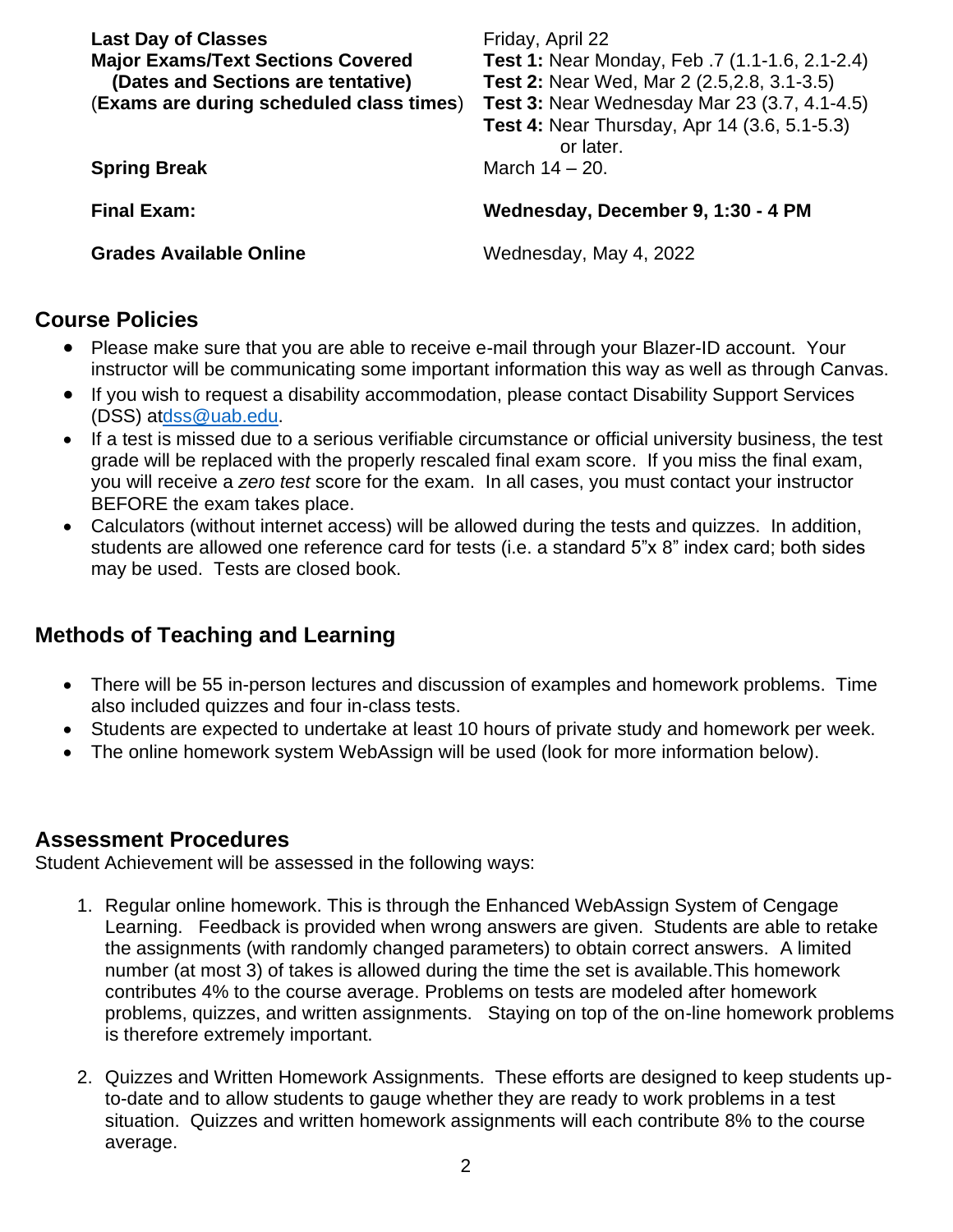- 3. Four mid-term in-class tests. Partial credit will be given where appropriate. .Each midterm test contributes **13%** to the course average.
- 4. A 150-minute comprehensive final examination. The final exam contributes **32%** to the course average.
	- Your course performance is your course average (including the final exam score). This is a number between 0 and 100.
	- In addition, your grade may be raised by a *strong* performance on the final exam (normally at most one letter grade.
	- Your final grade is determined according to the following table:

| <b>Course Performance</b> |  |  | 88-100   75-87   62-74   50-61   Below 50 |
|---------------------------|--|--|-------------------------------------------|
| <sup>1</sup> Final Grade  |  |  |                                           |

## **TIPS**

- Past exams given in Calculus I are posted at : **[www.uab.edu/cas/mathematics/calculus-testbank](http://www.uab.edu/cas/mathematics/calculus-testbank)** and available at the math website **[www.math.uab.edu](http://www.math.uab.edu/)** under Student Resources. A student should work through some of the problems found here before taking tests.
- Regular attention to quizzes and assignments, working steadily and regularly, and seeking help when needed, will all increase your chances to success in the course.
- Help is available in the Mathematics Learning Lab. (HHB 202); M-Th 9-8, F 9-5.

## **How to get Started on Enhanced WebAssign (the online homework)**

- 1. Go to [www.webassign.net](http://www.webassign.net/) and click on *I have a Class Key* in the sign-in link.
- **2.** Enter the following course key: **uab 8466 2450**
- 3. When prompted to purchase an access code, you may select…"trial period." You do not need to purchase an access code at this time. However, you must purchase an access code within two weeks for you to continue using the system beyond the two week trial period. The system will prompt you to enter your access code when the deadline approaches. Your book may have had an access code bundled with it. But, you can purchase an access code from the UAB Bookstore or online without buying the physical book and then use the e-book alone as your access to the text.
- 4. Should you run into technical problems, Enhanced WebAssign provides technical support online and/or by phone. https//support/student-support/. 1-800-955-8275, option 1.
- 5. Also, MLL tutors can sometimes be helpful if you think your answer is correct but that WebAssign is not taking it.

**Note.** One of the posted WebAssign assignments is an *ungraded* one. It is designed to teach you about entering answers in WebAssign and it is appropriately called **Entering Answers in WebAssign.** It will be open all term so that you can refer to it as needed.